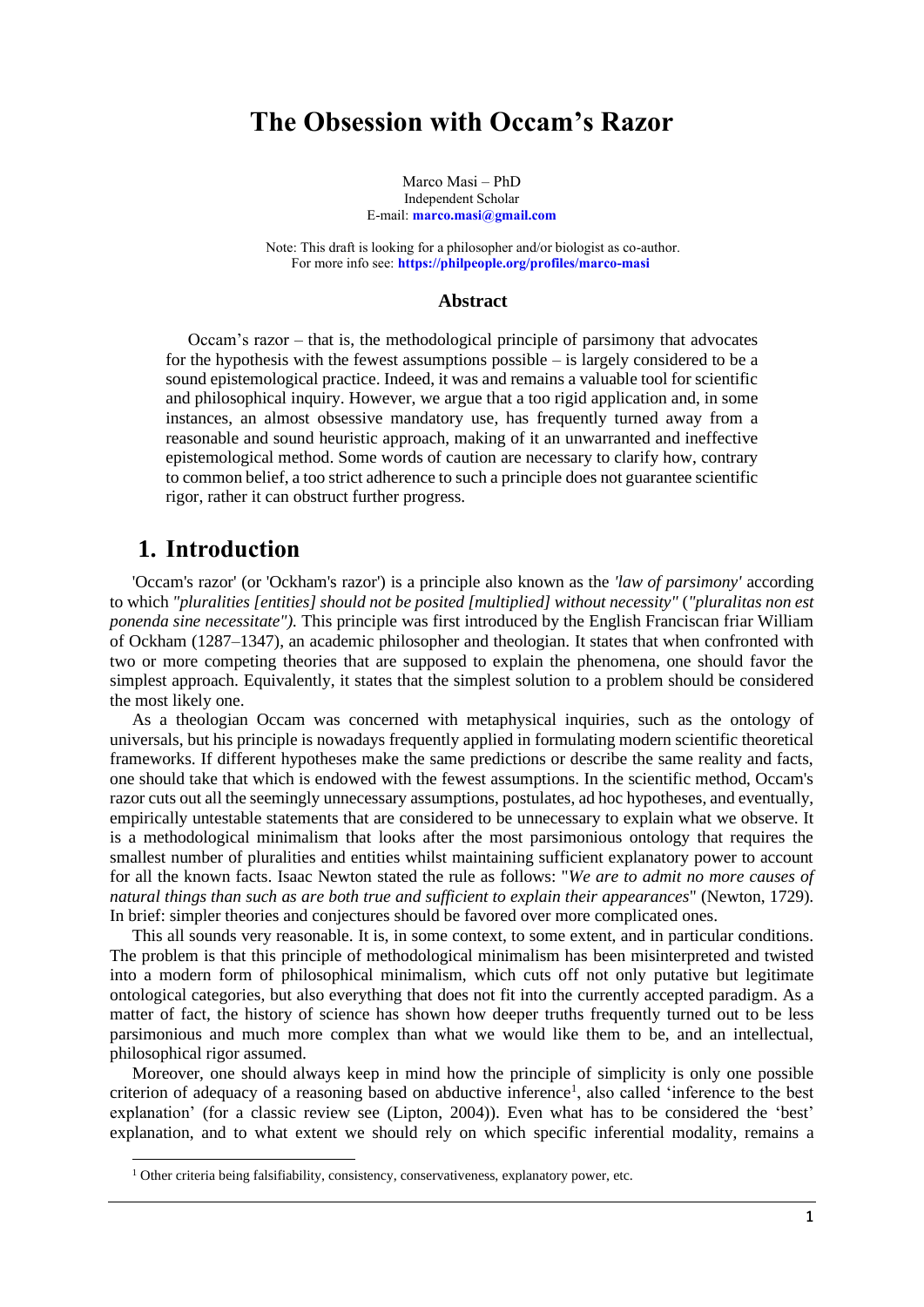controversial matter of debate. A theory that meets one criteria might not meet the requirements of another, and what we believe to be a 'good' conclusion may be colored by subjective background assumptions.

Here, we will first evaluate strengths and weaknesses of Occam's razor. While it is recognized that it remains an indicator for good scientific practice, we must, at least, be aware of its potential drawbacks and the several historic cases where, contrary to common belief, it did not perform as expected.

A special focus is dedicated to theoretical physics and evolutionary biology. We address the question whether the extraordinary multiplication of (more or less complicated) theories that emerged in theoretical physics in the last decades, is due to a lack of procedural parsimony. While, in evolutionary biology, even though there is no reason to doubt the neo-Darwinian paradigm based on processes of natural selection and random mutations, the findings of the last two or three decades have nevertheless shown that a too strict application of principles of parsimony have led to a much too simplistic understanding of biological process, which complexity are still far beyond our understanding.

A discussion will follow making some conclusive remarks.

## **2. Pros and Cons of Occam's Razor**

The success of Occam's razor dates back to the inception of science itself. The Copernican revolution, which switched our worldview from a geocentric model to a heliocentric model, did not come about because the natural philosophers had any proof that the Earth is orbiting the Sun. The final proof that the heliocentric system accurately represents reality came about three centuries later (due to the observation at the beginning of the 19<sup>th</sup>-century of the stellar parallax). Nevertheless, people began to accept Copernicus' suggestion because it is the simplest model that does not lead to 'pluralities' and 'multiplication of entities.' By contrast, the original geocentric model of Ptolemy, which insisted on maintaining the Earth as the central body and each planet moving around an epicycle and whose center travels around a larger circle (the deferent), had to be extended to a much more complicated system resorting to a plethora of other of circles, which again had to move along another circle, and so on. Contrary to common belief, this approach could indeed trace, with a high degree of precision, all the orbital paths on the celestial sphere of all the known planets without having to posit the Sun at the center of the universe. Suppose one adds a sufficient number of circles, one on top of the other, each with an appropriate size and moving with the right angular velocity. Then one can approximate whatever kind of path for objects moving in the sky. 2

But this was all very complicated. One had to multiply by a considerable number the entities namely, the epicycles — to have the theory work in accordance with the observations. It is here where the principle of ontological parsimony prevailed: even though at the time it was not at all clear whether it was the true representation of the Solar System, it made much more sense to adopt the heliocentric model because it was much simpler and it 'saved appearances' with only one circle (or ellipse): the planet's orbit around the Sun. This was, and remains, the most paradigmatic and successful example of the application of Occam's razor favoring a conjecture over the other that was still in need of final proof.

However, an aspect that is frequently overlooked is that, historically, this was not the only reason and probably not even the main reason — why people opted for the heliocentric model. Heliocentrism was not just a different interpretation of reality. Especially with the advent and application of Newton's theory of universal gravitation, heliocentrism became a theory that also had enormous explanatory and predictive power. By strictly mathematical proof, Newton could explain where Kepler's famous three laws of orbital motion come from. They arise as a natural consequence of the gravitational interaction between a massive central body (the Sun) and another smaller one (the Earth). Moreover, gravity in a heliocentric system, tells us when we have to expect the next passage of a comet once we have measured its orbital parameters. Another example that showed the superiority of heliocentrism, was the application of Newton's law of gravity to the observed anomaly of the motion of the planet Uranus and which allowed, in 1846, the French astronomer and mathematician Urbain Le Verrier to predict the existence of another planet, namely Neptune, simply by making a calculation with pencil and paper, without even looking through a telescope. The existence of Neptune was confirmed shortly after by the observations

 $2$  This is not surprising. It is mathematically equivalent to the weighted sum of harmonic oscillators – that is, to a Fourier series – and that can approximate whatever square integrable function.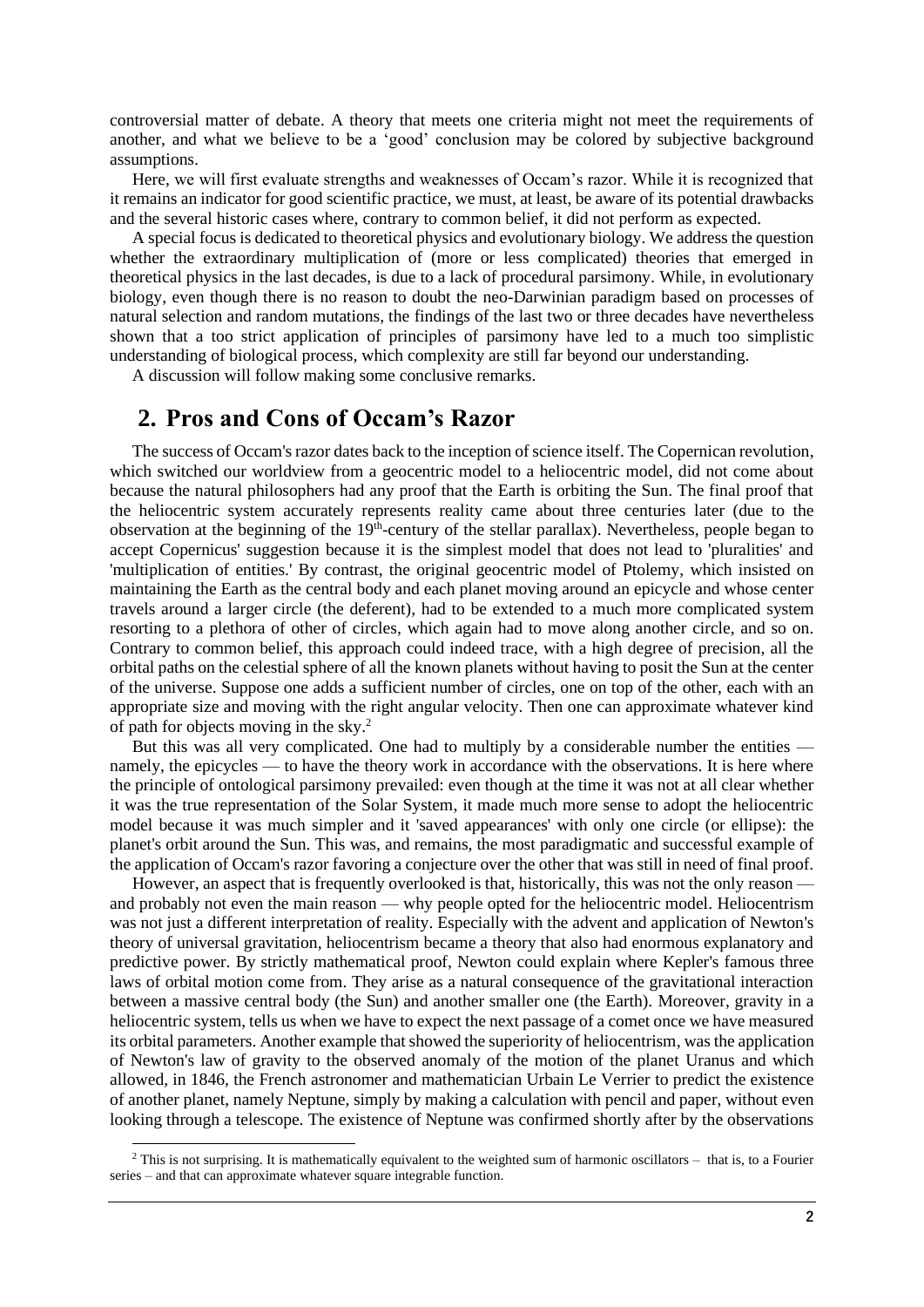based on Le Verrier's calculations. Such an explanatory *and* predicting power of the theory of gravitation in the frame of the heliocentric system was something that adherents to the Ptolemaic geocentric model could only dream of. The epicycle theory could still correctly describe the observed astronomical motion of all the celestial bodies, but it did not predict or explain so much. It is this latter aspect that made heliocentrism the much more appealing option with its simplicity being only an extra bonus.

This does not mean that principles of parsimony did not inspire the scientists of the time; rather, the historical efficacy of Occam's razor has been overemphasized. In fact, one could find opposite historical examples in which the razor was transformed into a chainsaw that cut too deep causing an ontological reduction which went too far and led in the wrong direction or stopped some aspects of science from progressing.

Ironically, long before Occam, Ptolemy himself stated that "*we consider it a good principle to explain the phenomena by the simplest hypothesis possible*" (Franklin, 2001). Considering the Sun, the central celestial body was an unnecessary hypothesis and was, therefore, denied for another 14 centuries. This anecdote alone makes it clear that what is considered 'simpler' or 'unnecessary' depends on what we know and, especially, what we do not know, and is often colored by a subjective personal opinion.

Let us list more modern cases that exemplify the limits of Occam's razor.

In geology, continental drift was long considered an unnecessary and too contrived conjecture to explain the dispersal of species (for an in-depth analysis of Occam's razor misapplications in biogeography, see (Baker, 2007)).

It was thought for a long time that atoms do not exist because they were considered a superfluous metaphysical assumption.

For years, Max Planck refrained from taking seriously his own idea about the discreteness of the energy quanta (which led to the inception of quantum theory) because he considered it a weird and unnecessary assumption that should be regarded only as a provisional working hypothesis (an assumption that the great Ludwig Boltzmann did not dare to embrace). If you did not know anything about quantum physics and relativity, these would appear to be superfluous and much too complicated theories, and Occam's razor would opt for classical physics as the preferred theory. In fact, classical physics once seemed able to describe the entire universe by positing only particles and the classical laws of mechanics and electromagnetism. Nowadays, we know how the theory of relativity — and, especially, quantum mechanics — turned this worldview upside down. The existence of nuclear forces is an entirely unnecessary hypothesis from the perspective of classical physics as well.

The Bayesian character of what is considered to be a 'good explanation' is evidenced also by the quantized aspect of light. Before the quantum revolution it was considered as an established fact that light is a wave since it always behaves like a wave in every experiment involving interference phenomena. The good old 'duck test'<sup>3</sup>, which is (more or less implicitly) assumed in abductive reasoning, forced us to the conclusion that there is no necessity to believe otherwise. But Nature gave us a nice lesson on how tremendously subtle it can be and, once quantum physics became an established science, we had to update our knowledge and conceptions of the world accepting also the corpuscular aspect of light, notoriously embodied by the photon.

In biology, proteins, rather than DNA, were once thought to be the carriers of genetic information because they appeared to be a simpler genetic information carrier at the time.

Another historical example that stands out is the birth and application of non-Euclidian geometry. In 1813, the German mathematician Carl Friedrich Gauss extended Euclidian to non-Euclidian geometry by relaxing Euclid's postulate of parallel lines. To put it bluntly: in Euclidean geometry, two parallel lines remain at a constant distance from each other, while in non-Euclidian geometry, they can 'curve towards' and cross at some point, or 'curve away' increasing their distance to infinity. At times, this could have been seen as a completely unnecessary mathematical distraction, an absurd extension – that is, a non-parsimonious hypothesis to deny– without any practical applications. After all, we perceive that space is structured according to the Euclidian axioms, and there was no reason whatsoever to believe that reality could follow different geometrical principles, other than by a mathematical abstract extension obtained by 'unnecessarily multiplying' mathematical objects, such as metric tensors. Fortunately, Gauss and many others who worked on this new geometry were not intimidated by methodological

<sup>&</sup>lt;sup>3</sup> If it looks like a duck, swims like a duck and quacks like a duck, then it is a duck.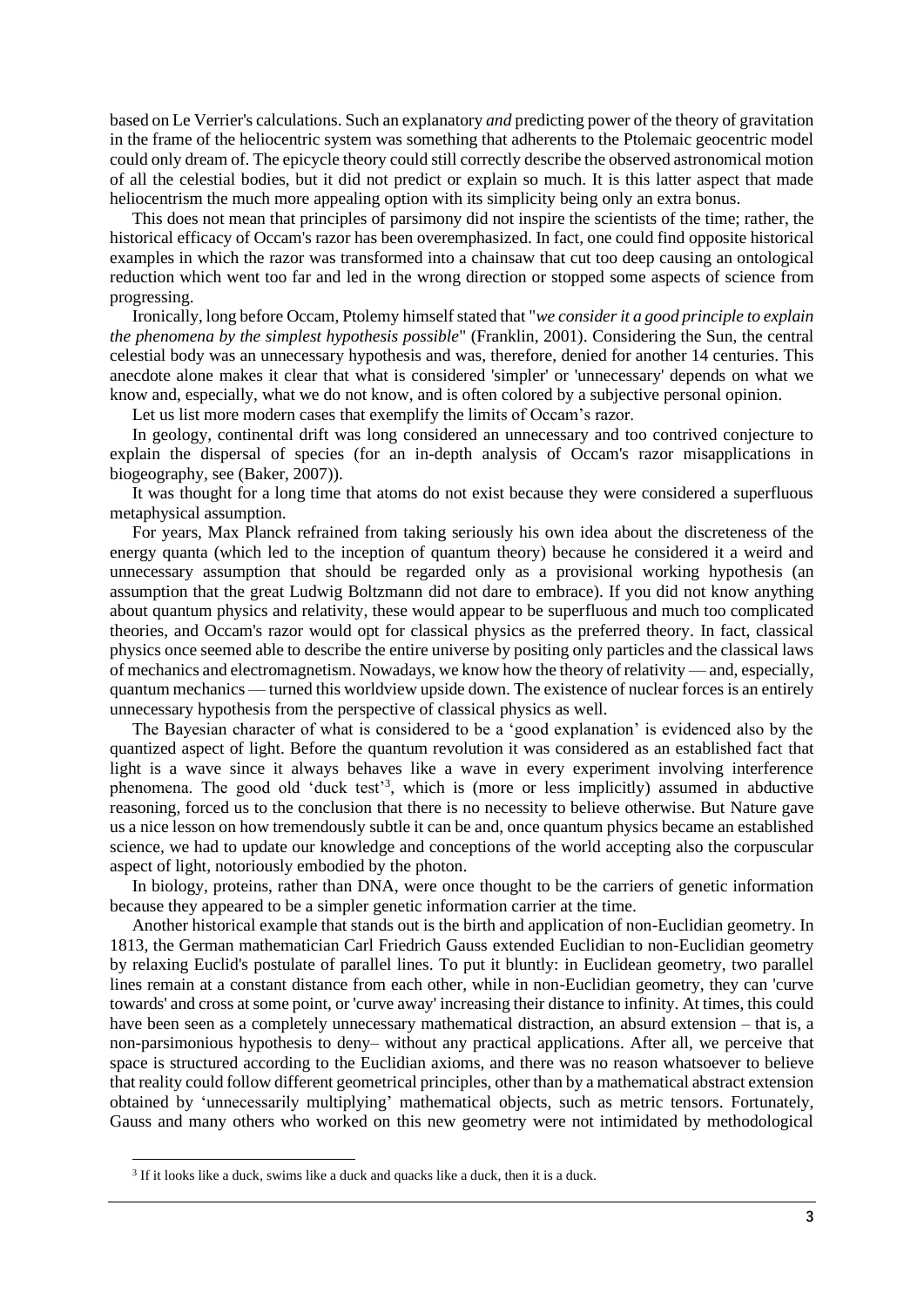prescriptions a la Occam. They delivered one of the most beautiful theories of modern geometry. It might also be noteworthy that the development of non-Euclidian geometry was not coincidentally embedded in a cultural context in which German idealism was in full swing and which did not uncritically embrace the materialistic naturalism (for a more in-depth account, see also (Ziegler, 1998)). As well known, almost a century later, differential geometry was applied by Einstein to formalize his theory of general relativity, itself one of the most impressive intellectual realizations of the 20<sup>th</sup>-century. Among many other things it accounted for the anomaly of the precession of the perihelia of Mercury. Something astronomers would have never been able to explain by sticking to the more 'parsimonious' and 'simpler' celestial mechanics of classical physics or the above-mentioned best explanation inference that led to the discovery of Neptune. 4

In psychology and medicine<sup>5</sup>, a too diligent application of Occam's principle had detrimental effects as well. A straightforward application in modern medical education, where clinicians must discriminate between 'relevant' and 'irrelevant' data on the basis of the simplest explanation, could be a quite dangerous medical practice (Whyte, 2018). And, in psychology, as Koleva and Haidt put it: "*Unfortunately, many psychologists place such a high value on parsimony that they will cut away everything that can possibly be cut away, even if the resulting theory fits the data less well. They turn Occam's razor into Occam's chainsaw, clear-cutting the forest until just one tree is left standing. The most famous and disastrous application of Occam's chainsaw was the insistence by radical behaviorists that psychology can get by without mental constructs*" (Koleva & Haidt, 2012).

## **3. The Case of Evolutionary Biology**

One field on which we briefly would like to focus on is evolutionary biology.

It turns out that we repeatedly underestimate our ability to grasp how tremendously complex the biology of life is. For example, the more we study the structure and function of living organisms, even of a single cell, the more we remain surprised by the, until-then, unimagined level of complexity. In hindsight we realize – sometimes much later – that we have in mind a much too superficial model of reality. Applying uncritically principles of simplicity to a natural context that we already know will almost certainly turn out to be much more complex than our present models, is a self-defeating strategy.

A more recent example of this could be seen with the idea that genetic variation and natural selection alone account for all the evolutionary changes in a passive living organism. An idea motivated by a desire for parsimony and simplicity.

It is now widely accepted that this was a quite inaccurate oversimplification.

It turned out that organisms itself can facilitate its own evolution, also beyond mere accident. Cells can rearrange and restructure their DNA with mobile genetic elements. For example, retroviruses infecting cells can insert their genetic material copying and spreading it throughout the genome. These mobile pieces of DNA allow organisms to evolve beyond a process based on mere natural selection and build up the 'non-coding' DNA (once labeled as 'junk DNA') that does not code for protein synthesis but has regulatory functions for genome expression and even capabilities of self-restructuring. Cells have ways of changing their genomes and have capacities of regulating these changes. These could also be determined by environmental factors: evolutionary changes can be caused by ecological ones leading to the creation of new phenotypes without necessarily implying a genotype change. Epigenetic changes can determine how an organism reads its DNA forming different tissues out of the same genome. Which DNA regions are active and expressed are determined by an epigenetic regulation that alters the way the DNA is read and that can change in time. The same region of DNA can be read in different ways – that is, it can encode structurally different proteins. These variations are not directed only by a blind selective or random process, as was once believed, but by the organisms themselves, presumably when under

<sup>4</sup> This historical parallel highlights, on the one hand, Occam's razor heuristic usefulness (it made sense to conjecture the existence of a new planet on the basis of an abductive reasoning which considered it the best explanation for Uranus' orbital deviation) but, on the other hand, also the limits of the working hypothesis resulting from it (if the putative 'best explanation' remains empirically sterile and the observational anomaly persists, it may be a good practice to relax the conceptual boundaries and admit for less parsimonious theoretical frameworks).

<sup>&</sup>lt;sup>5</sup> I cite the cases from psychology and medicine almost as sidenotes at the end of the list only because these are not my fields of expertise. It is to expect that there is much more to say about the misuse of Occam's razor in these fields as well.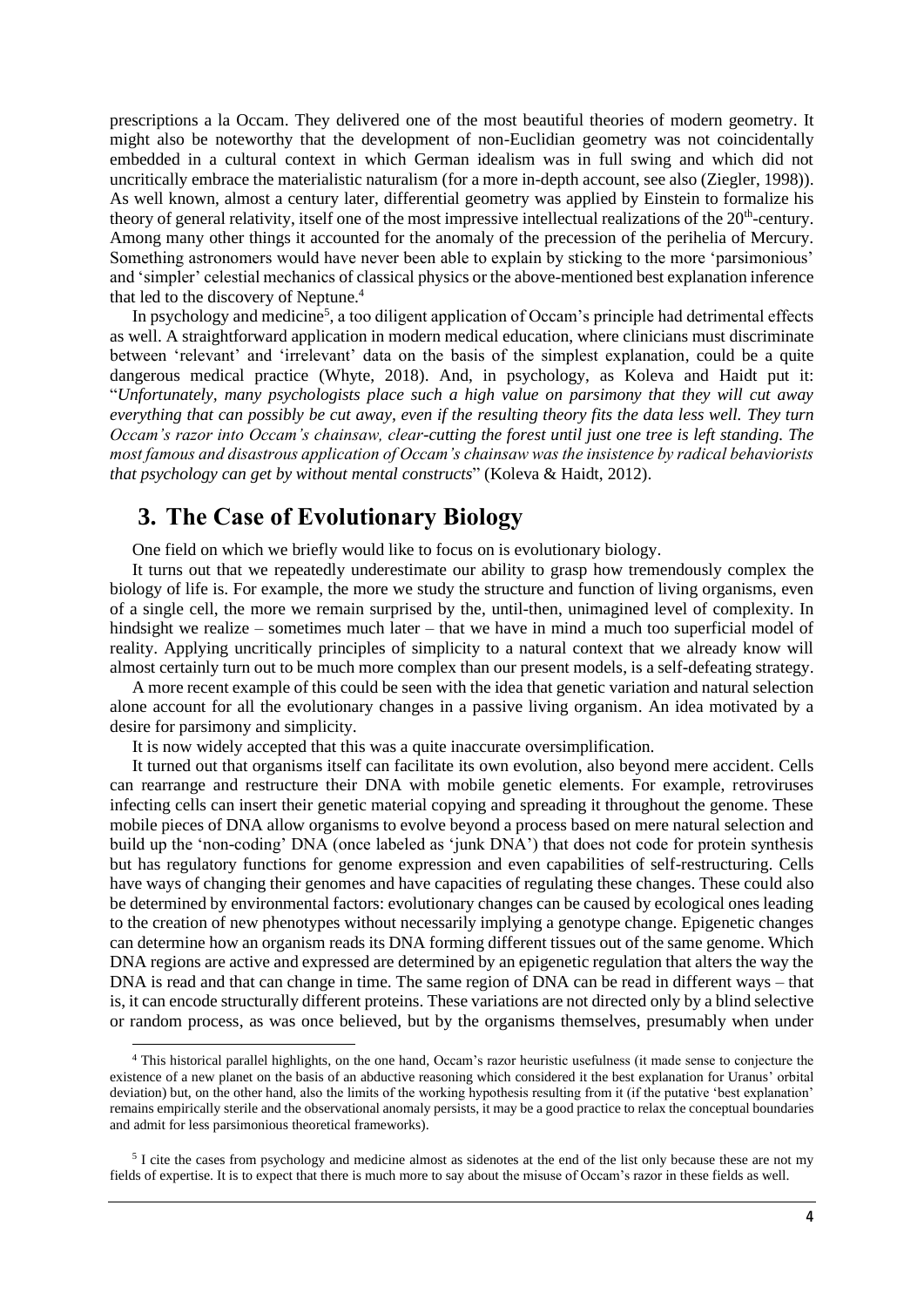environmental stress. Other processes, such as symbiogenesis – that is, cell fusion – contributes to the evolutionary walk independently from selective and genomic aspects as well. The paradigmatic example has become the origin of mitochondria, and plausibly other cellular organelles, resulting from an endosymbiotic association of a bacteria with an archaea cell.

Overall, the gene-centric model that considered the DNA as something that can 'selfishly' act alone by a fixed top-down control, like a computer with a ROM memory, turned out to be grossly misleading. The DNA is more a database, a sort of RAM memory, where the CPU and the program must reside elsewhere. It is mostly a passive tool that cells can use to change itself. We are nowhere near 'explaining' life because genes 'explain' life no more and no less than the words in a dictionary 'explain' literature.

Moreover, it is now clear that single-celled organisms have a degree of sensing and information processing of their surroundings which can hardly be explained inside the orthodox paradigm. A form of 'basal cognition' in cells and plants exists that previously was thought to be possible only in organisms with a brain, or at least with a nervous system. This 'basal cognitive' behavior in response to environmental stimuli, shapes the evolutionary trajectory that, again, cannot be explained by random mutations and natural selection alone (for a modern review of the elusive concept of 'basal cognition' see (Lyon & al., 2021)).

These new findings have been now accepted also by mainstream molecular and evolutionary biology. What, nevertheless, remains a matter of controversy is where the emphasis must be laid. The orthodoxy defends the so called 'modern synthesis' by keeping genetic variation and natural selection as the primary evolutionary driving forces. It accepts and also incorporates the above-mentioned factors, such as epigenetics, symbiogenesis, cell's basal cognition, etc., but regards these as secondary engines of evolution.

Another academic movement incarnated in the so called 'extended evolutionary synthesis' (Laland & et, 2015) or 'The Third Way' (Website, 2021), considers the gene-centric model of the modern synthesis as outdated and tends to highlight the non-genetic mechanisms as having equal if not even more importance than genetic factors in determining the evolutionary change (Shapiro  $\&$  D., 2021). The debate is far from being settled but biology might well be on the verge of a major paradigm shift.

It is worth noting how the modern synthesis' narrow view of evolution played in the hands of the neo-creationist movement of Intelligent Design (ID). While the supporters of ID accept evolution as an established scientific fact, it rejects the self-sufficiency of natural selection and random mutations (advocating for a 'Designer' filling the gap) and felt authorized to claim victory once evolutionary biology was compelled to extend itself. And yet, they often argue by Occam's razor too. An example of this line of reasoning was W.A. Dembsky's 'Design Inference' method where competing explanations are selected with an "explanatory filter" for the best explanation making evolution without design highly improbable (Dembski, 1998). He argued from parsimony principles as a criterion to quantify the likelihood of regularity, chance, or design in evolution. This got a prompt critical rebuttal by several authors. For example, that of Fitelson et al. who proposed alternative simplest explanations based on more parsimonious orderings leading to the antipodal conclusion (Fitelson et al., 1999). Only this single case makes it clear how it is our ideological background with all our personal qualitative and subjective assumptions and premises that decides whether a hypothesis is parsimonious, simple, or unlikely.

Whatever the case, the almost exclusively gene-centric view of life turned out to be based on unwarranted assumptions that were questioned only rarely. Despite all the evidence to the contrary, the image of an evolution that is almost entirely ruled by few principles resists reformation. The undeclared and more or less unaware methodological approach is that of Occam's razor: evolution can be explained by natural selection and genetic variation alone, there is no reason to assume otherwise. This background assumption of immutable philosophical rigor prevented us from seeing further. Science never looked beyond this accepted paradigm and overlooked other phenomenon and the discovery of other principles and forces at work, despite displaying itself in front of our eye. Fortunately, Nature couldn't care less about our anthropomorphic principles of ontological parsimony and simplicity.

## **1. The Case of Theoretical Physics**

After the success of the standard model of particle physics in the 1960-70s, a theory of quantum gravity – that is, a theoretical framework that unites Einstein's general relativity with quantum mechanics in a unique model – seemed to be at hand. However, four decades later, still no model is in sight that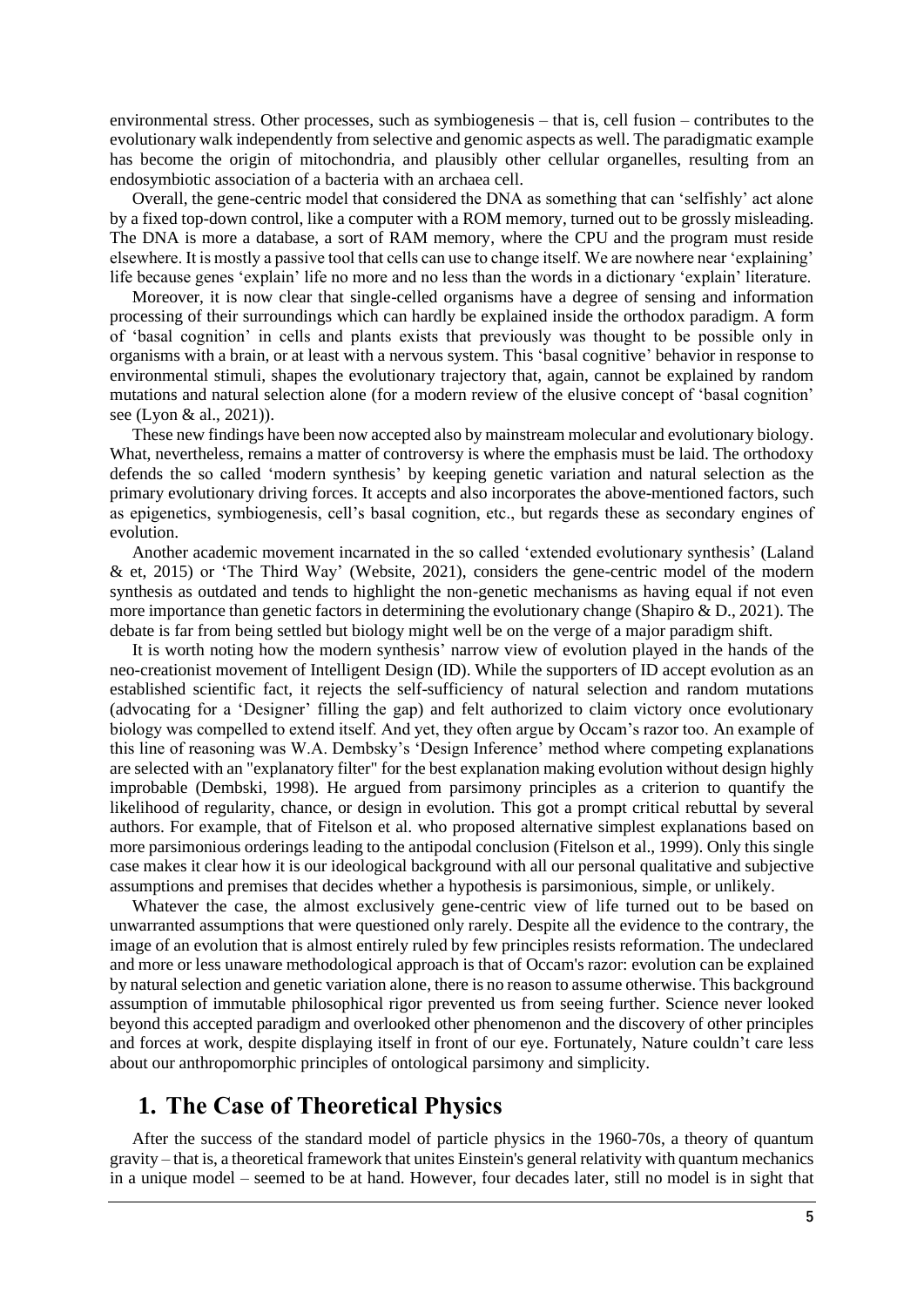unifies gravitational forces with electromagnetic and nuclear forces into a coherent and self-consistent picture, let alone any experimental evidence that could suggest a way to accomplish such unification. Moreover, a quantum reality which suggests weird ontologies where particles can be in a superposition or entangled states, where local realism no longer holds, random processes reflect a theory without hidden variables and where the infamous Einstein's 'spooky action at a distance' is commonplace, further added uncertainty to the conceptual foundations of theoretical physics.

This resulted in a lack of substantial progress in the field which, however, is paradoxically characterized by an explosion of theoretical models, at times compound by quite mathematically complex and conceptually contrived notions, each presenting itself as a candidate for a theory supposedly leading to a paradigm shift. A plethora of theories of quantum gravity (e.g., string theory, canonical quantum gravity and many more) and interpretations of quantum mechanics (e.g., the de Broglie-Bohm pilot wave theory, the Many Worlds Interpretations (MWI), and many more) were developed throughout the decades. This resulted in an endless series of speculations, conjectures and, not rarely, unfalsifiable hypotheses, such as the existence of the multiverse or of our universe branching into many 'Worlds'.

Not exactly an intellectual practice minimizing entities. In fact, among other things, this also has contributed to an increased dissatisfaction that lead to an appeal to a more rigorous and radical application of razors, blades and knives.

Curiously, however, the proponents and supporters of each of these alternative theoretical frameworks or ontologies, claim their model as being the most parsimonious. For example, the MWI can be considered the most parsimonious and simplest one because it does not introduce any new entity at all, rather multiplies only the present one (our universe). Moreover, Hugh Everett, the father of the MWI, explicitly posits the superiority of his interpretation on the grounds of what (to him) appears as a criterion of conceptual simplicity that should increase the confidence in a theory without many ad hoc constants, restrictions, independent hypotheses and free from arbitrariness (Everett, 1956).

After the enormous predictive power of the standard model became clear, string theory was developed as the leading candidate that should have extended it.<sup>6</sup> String theorists claim that their theory is the most parsimonious (and beautiful) one because it posits only one type of fundamental object building up the entire universe, namely the string. On the other hand, quite apart from the fact that string theory failed to make experimentally detectable predictions, it requires the addition of a lot of odd components, such as extra dimensions or supersymmetric particles, and is vitiated by several degrees of freedom that led to the multiverse landscape conjecture.

The bottom line is that everyone finds an escape that justifies his or her normative adherence to a principle of simplicity or parsimony and which is yet another evidence that highlights its subjective dimension. Occam does not have only one razor but possesses an entire set of cartridge razors. The delimiting criteria that identifies an explanatory construct as 'parsimonious', 'simple', having the 'fewest assumptions' and 'necessary' or 'unnecessary entities', is in the eye of the beholder, not an objective definable requirement, no more and no less as criteria of 'beauty' or 'elegance'. The disordered proliferation of (more or less fancy) speculations in the modern landscape of theoretical physics is not associated to a lack of obedience in an abstract normative principle. The reasons for this phenomenon are much more articulated and complex, remaining a matter of controversial debate but, in our view, the stagnation of modern theoretical physics has much deeper reasons rooted on one hand in the factual lack of experimental data and, on the other hand, in a systemic educational and academic structure unfit to cope with such a state of affairs.

### **2. Discussion**

These were only a few examples of a long list that should make it clear how Occam's razor is no more than a heuristic principle, a rule of thumb, which effectiveness has been largely overemphasized. It can be a valuable point of departure for a scientific investigation and a useful approach to forward

<sup>&</sup>lt;sup>6</sup> I would like to add as a personal note that, in my view, the standard model of particle physics is anything but a simple or parsimonious theory, let alone a mathematical structure based on few assumptions. It is a quite cumbersome and contrived theory where absolutely nothing reminds of Occam's precepts. And yet it turned out to be one of the most successful theories of modern science.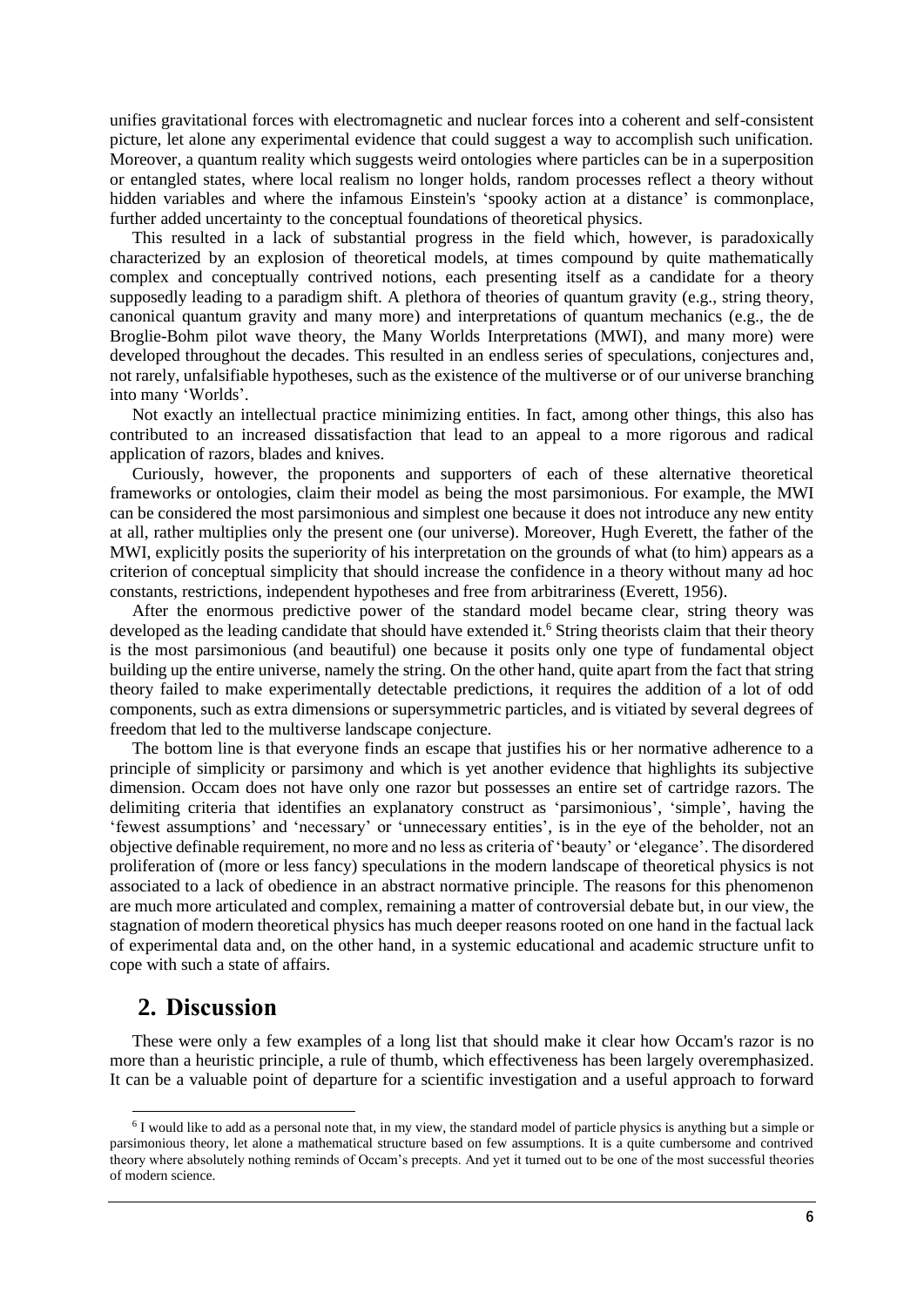sober hypotheses. In some sense it could justify some initial 'epistemic inertia' that can lead us in the right direction, though it may not. Because, if with time passing by no tangible results emerge from its application, that could be due to the fact that it has become a chainsaw that cuts off less parsimonious but correct hypotheses. The fact that a theory does (or does not) pass Occam's razor test is not proof that it is (or is not) the correct explanation. Too much depends on whether we have a complete understanding of the complexity of the phenomenon we want to describe or whether we still do not. If one misses that complexity and does not know all the underlying laws, processes, and variables that determine a phenomenon, something we never know for sure, invoking uncritically Occam's razor will almost certainly lead to an oversimplification, to wrong conclusions, and therefore, to a lack of progress. Sometimes deeper truths need a move away from simplicity and parsimony. Also replacing statistical data-fitting estimates with likelihood arguments based on principles of simplicity or parsimony is an unwarranted epistemological move. Occam's razor should not be elevated to a scientific criterion, let alone a proof for or against a conjecture. A quotation credited to Einstein says: "*Everything should be made as simple as possible, but not simpler*."

In fact, a dogmatic application of the principle of parsimony may result in something too simple that is, something simply incorrect. It can morph a theory of knowledge into a destabilizing intellectual force that acts like an ideological guardian preventing further progress rather than a rational intellectual practice.

Unfortunately, there is a (more or less subconscious) tendency to do precisely that. It is an undeclared law that is followed almost automatically, though more in words and intent than by a consequent behavior. Throughout the history of science, one can observe how it is much more frequent to see Occam's razor being invoked to both defend and attack the very same theory, hypothesis, or conjecture, rather than being able to furnish it with a validating basis. Notwithstanding, there remains a pervading tendency to claim that it is one's own theory, not the rival one, that conforms best, and is in line, with a principle of parsimony. In the end, it is an approach with which people can justify everything and the contrary of everything.

Another psychological and social factor strongly pressures philosophers of mind — perhaps, even more, the dualists, idealists, or non-materialists — to resort to Occam's razor. Material monists invoke Occam as a rational and scientific criterion for dismissing any metaphysical assumption. "We don't need to posit anything immaterial to explain consciousness and mind. Let us invariably parse away with a razor every dualism or pluralism; there is only matter." So goes the mantra.  $\frac{7}{7}$  The dualists, eager to show that they are just as analytic, rational, and scientific as their physicalist colleagues, jump on the same bandwagon and invoke the same principle, obviously to defend the opposite thesis. However, this equally questionable attachment to principles of parsimony and simplicity does not have its roots in a genuine conviction of a sober and well-thought methodology. Rather, it is prompted by the desire to please and appease (in most cases without success) their counterpart. They feel compelled to repeat words like 'parsimony,' 'simplicity,' and 'unnecessary' only because they believe that this makes them look more rigorous, analytic, and scientific and distance themselves from too-mystical positions. But, this has never been successful or convincing, nor has it been in any way productive.

At any rate, to my best knowledge, I could not find a single historical case in which this minimalist approach settled a debate. In science, the explanatory and predictive power of a theory confirmed by experimental evidence has always been the ruler in the court, whereas in philosophy, cutting razors were never the criterion that allowed for the prediction of the fates of rival theories. I have never seen someone changing his/her mind because of a theory or hypothesis based on its supposed parsimony.

Like it or not, ultimately, we choose a worldview because of our personal preferences, our belief systems, and our unconscious (necessary or unnecessary) assumptions. In science, we cannot dismiss or blindly accept something only on the grounds of an abstract and limited principle. A too straightforward application of such a principle has not only frequently led to wrong conclusions but has made us also blind to new phenomena and prevented science from progressing further.

<sup>&</sup>lt;sup>7</sup> It should be noted how in contemporary metaphysical discussions, skeptics and atheist invoke Occam's principle to support a physicalist worldview–an application that a friar could hardly have had in mind.